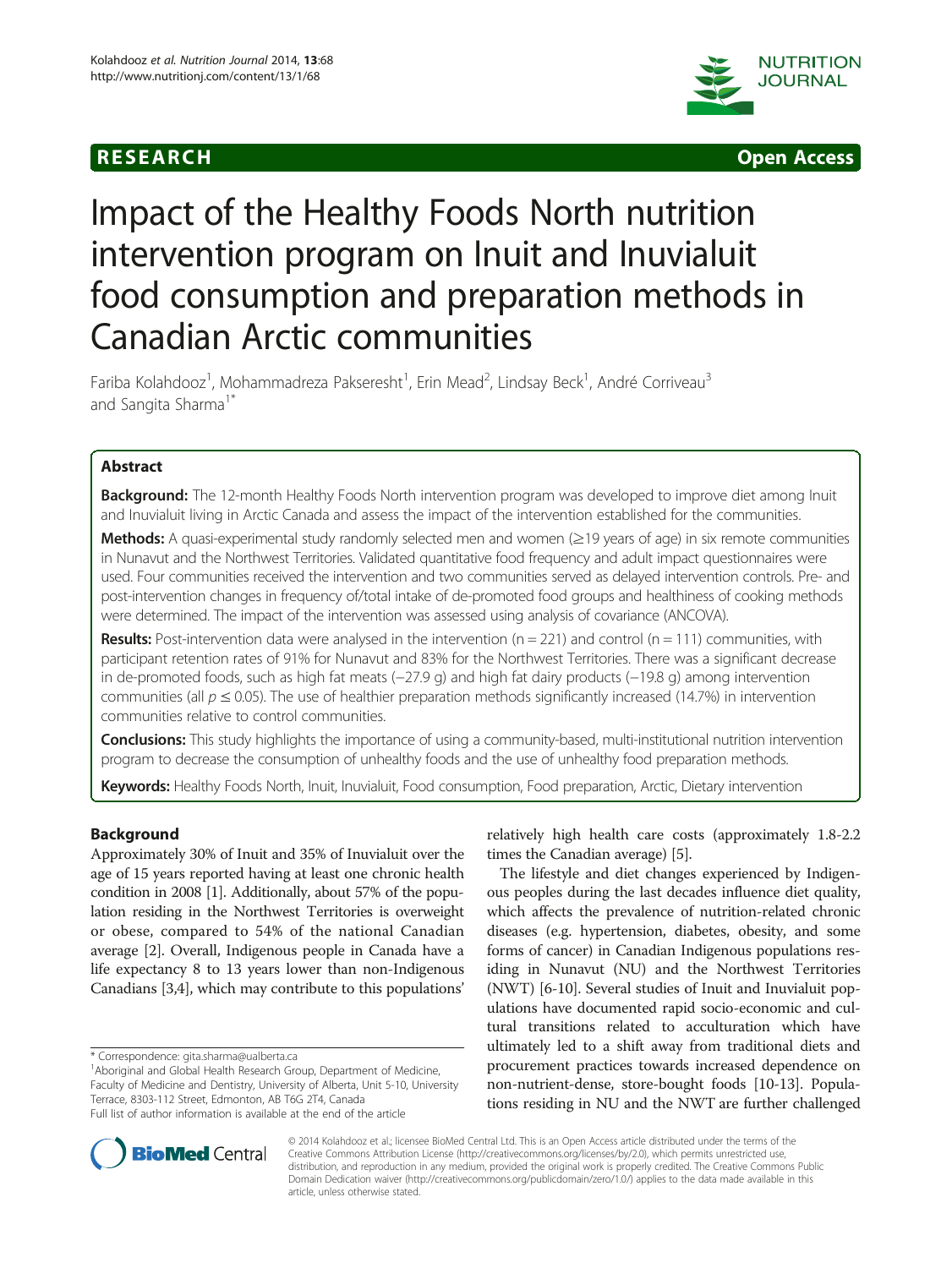by their remote location [[13](#page-8-0)] and the increasing cost of food [\[14\]](#page-8-0), creating reliance on inexpensive non-perishable processed foods that are usually non-nutrient-dense [\[15](#page-8-0)].

Recent assessments in Inuit and Inuvialuit adults found that dietary fiber, calcium, folate, and vitamins A and E (and vitamin D among women) were below the recommendations in 60-100% of participants [\[16,17\]](#page-8-0). In addition, recent studies found a high prevalence of preparation methods that add fat to foods (e.g. frying with lard) [[18,19](#page-8-0)]; these preparation methods are determinants of fat intake [[20,21\]](#page-8-0) and risk factors for impaired glucose tolerance [\[22](#page-8-0)] among Inuit and Inuvialuit populations.

Health promotion programs that concentrate on healthy eating for the reduction of chronic disease should use a comprehensive approach that combines individual, organizational and policy levels in order to effectively address the multilevel risk factors [\[6\]](#page-8-0). Furthermore, store-based environmental interventions that integrate behavior change strategies have proven effective in improving diet with other Indigenous and low-income populations [\[23-25\]](#page-9-0). Combined environmental and behavioral approaches have been shown to be one of the most promising ways to improve diet and reduce risk of chronic disease [\[26](#page-9-0)].

Healthy Foods North (HFN) was an evidence-based intervention program designed specifically for Inuit and Inuvialuit populations to reduce the risk of chronic disease by improving diet and increasing physical activity. HFN combined behavioral and environmental strategies through community-based activities, multi-institutional partnerships, and point of purchase to increase the availability, accessibility and visibility of healthy foods as well as opportunities for physical activity. HFN was tailored to build on the strengths and meet the specific needs of the communities through culturally appropriate programming [[24,27-29](#page-9-0)]. Key elements of HFN included the promotion of healthier food preparation methods, the multitude of benefits related to traditional foods, and healthier options in stores [\[13,](#page-8-0)[28](#page-9-0)]. These traditions included food sharing, survival from the land and respect for food [\[30](#page-9-0)].

The purpose of this study was to evaluate the 12 month HFN intervention program by: 1) determining pre- to postintervention changes in grams/day and frequency of consumption of de-promoted (i.e., discouraged) food groups, such as store-bought high-fat meats and unhealthy drinks; and 2) comparing pre- and post-intervention changes in healthy and unhealthy preparation methods.

### Materials and methods Setting

This study was a quasi-experimental intervention evaluation conducted in the Kitikmeot region in NU and the Beaufort Delta region in the NWT. Two remote communities in NU along with one semi-remote and one remote community in the NWT received the HFN intervention

program. Two additional remote communities (one each in NU and the NWT) served as comparison controls, receiving a delayed intervention following the completion of post-intervention data collection. These communities have previously been described in detail [[13](#page-8-0)]. Communities were selected for participation because of their varying proportions of Inuit or Inuvialuit populations, socioeconomic status, degree of acculturation, and degree of traditional food access 13]. The three NU communities ranged in size from 800–1,500 people, 80-90% of whom selfidentify as Inuit. The median Inuit age ranged from 20–26 years, and the employment rate ranged from 40-60%. The three communities in the NWT ranged from 400–3,500 people, with Inuvialuit populations ranging from 40-90% of the community. The median age of Inuvialuit in these communities ranged from 24–26 years, and 40-65% were employed [\[31](#page-9-0)]. Each of the six communities had 2–3 food stores that obtain food primarily via airplane year round, roads and/or ice roads for part of the year, and barge or sea lift once per year when the sea ice melts. Food is also obtained, to varying degrees, by traditional means (e.g. hunting, fishing, food sharing networks).

#### Sampling

Households were recruited by random selection using upto-date community housing maps provided by the local governments. One resident per household, ideally the person who was the main food shopper/preparer, was recruited. Exclusion criteria included pregnant and lactating women (due to this groups' different nutritional requirements and possible changes in dietary habits) and residents <19 years. Assignment of communities to the intervention or control group was decided by the government and was based on population size, the percentage of Inuit or Inuvialuit in the population, wage economy and engagement in traditional food gathering practices [\[32\]](#page-9-0).

#### Intervention development and implementation

Community participatory research [\[24\]](#page-9-0) was used to identify the themes of the interventions and have previously been described in detail [[13](#page-8-0)]. The intervention program included five phases and each focused on promoting certain healthy food options and approaches to physical activity. The first phase entailed six months of informative research to understand local conceptions of healthy foods and cultural norms around food practices. In the second phase, In-depth interviews with community stakeholders and community workshops were conducted through two two-day workshops to develop the intervention [\[19,](#page-8-0)[24](#page-9-0)]. The interviews and workshops sought information on important dietary practices and behaviors valued by Inuit and Inuvialuit community members. In the third phase, the evidence was reviewed and these results were integrated into culturally-appropriate, relevant, and attainable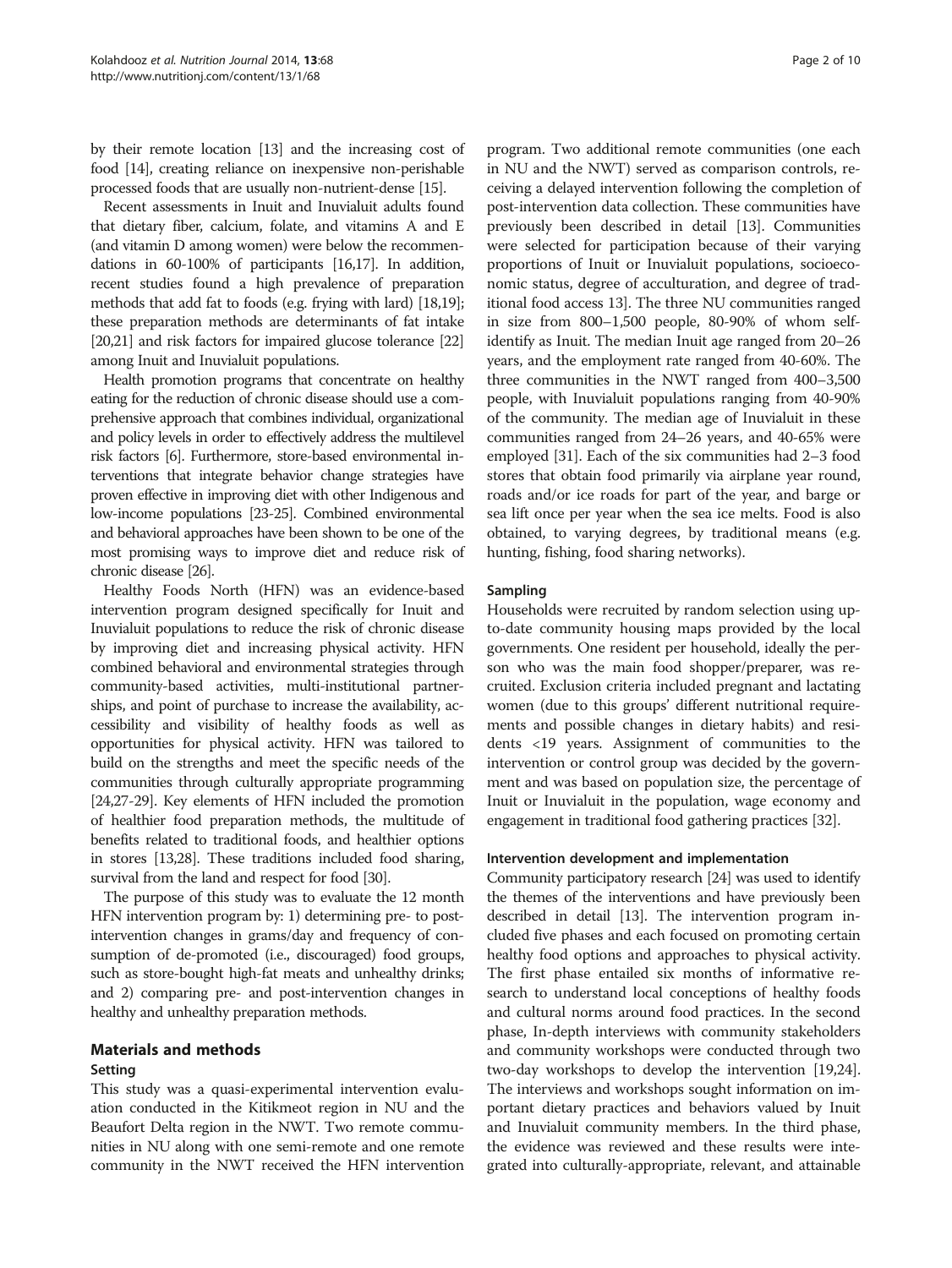intervention components and materials. The fourth phase involved 3-day training for intervention trainees, local community health representatives, project coordinators, and local store staff and the fifth phase was the actual program implementation and evaluation. Elders and community members emphasized the importance of 'country' foods (foods from the land, air, or sea such as caribou, seal, fish, ptarmigan, goose, or berries); as such, many of the intervention materials focused on ways to prepare traditional foods. Traditional procurement practices, such as hunting, fishing, collecting ice water, and berry picking also promote physical activity, which was another important HFN intervention program component. Promotion of healthy foods and de-promotion of unhealthy foods was undertaken in grocery stores, at community sites, through posters, flyers, interactive sessions, educational displays, and through media such as radio and television announcements [\[13](#page-8-0)]. For example, materials were developed to promote consumption of water in place of carbonated beverages and posters displayed nutrient content comparisons between traditional meat such as Arctic char and caribou versus processed meat in grocery stores [[28](#page-9-0)]. Program implementation strategies included healthy breakfasts, healthy meal planning and cooking, and education sessions on consuming sufficient amounts of vitamins and minerals, among other activities to promote healthy diet. Implementation sites included food stores, health clinics, offices, as well as at community special events, such as feasts [[23](#page-9-0)]. Similar interventions were displayed through local television ads, and local radio broadcast stories featuring family activities to improve diet and exercise [\[32\]](#page-9-0).

### Data collection

Data collection was carried out at two time points in each community: baseline and 12 months post-intervention. Baseline data were collected between June and October 2008 (summer to fall) for the NU communities and between July 2007 and July 2008 for the NWT communities [[13](#page-8-0)]. Hence, the one-year intervention period commenced October 2008 and July 2008 for the NU and NWT communities, respectively [\[28\]](#page-9-0). Pre- and post-intervention data were collected by local community health workers, community members, and university students all of whom were trained by the principal investigator (S.S.) in questionnaire administration and anthropometry to ensure standardization. Anthropometric measurements (height and weight) were obtained in duplicate and recorded [[13](#page-8-0)]. Culturally appropriate quantitative food frequency questionnaires (QFFQ) were used to assess dietary intake at both time points. These QFFQs were previously developed and validated specifically for Inuit and Inuvialuit populations and were designed to assess dietary intake in the respective communities [[33,34\]](#page-9-0). Participants were asked to report frequency of consumption over a 30-day period choosing from eight categories which ranged from "never" to "two or more times per day." Participants reported average portion size using food models to increase participants' accuracy of quantification.

The Adult Impact Questionnaires (AIQ) determined food acquisition and preparation behaviors, as well as demographic, socioeconomic, and psychosocial factors. Community stakeholders assessed the AIQ using face validity and Cronbach's  $\alpha$  indicated high internal reliability. Participants were asked for the first and second most commonly used preparation methods in the past 30 days. The questionnaire has been described previously [[19](#page-8-0)]. Data collectors interviewed participants in their homes and the majority of interviews were conducted in English. Participants whose primary language was not English were interviewed by an interviewer fluent in the local language or by an interviewer aided by an interpreter. Institutional Review Board approval was obtained from the Committee on Research Ethics at the Cancer Research Centre in Hawaii and the University of North Carolina at Chapel Hill. The NU Research Institute, the Ethics Committee of the Beaufort Delta Health and Social Services Authority and the Aurora Research Institute in the NWT all provided research licenses. Informed written consent was obtained from all study participants. Participants were reimbursed for their time with CAD \$25 gift cards for use at local stores.

### Outcome measures

The evaluation examined two primary outcome measures: i) consumption of de-promoted foods and ii) changes in food preparation methods. De-promoted food groups (i.e., for which consumption was discouraged) are described in Table [1](#page-3-0) and included: high-fat meats; high-fat dairy; refined grains; high sugar drinks; unhealthy snacks; and unhealthy additions (such as high fat powdered creamer added to coffee).

The number of times a participant reported using a given preparation method most-often or second-mostoften to prepare food (in the past 30 days) were summed for pre- and post-intervention scores to assess the intervention impact on food preparation methods. Preparation methods that reduced or did not change the fat content of prepared foods were classified as healthy. These methods included: pan fried in own fat or water; pan fried in own fat or water and drained; pan fried in own fat, drained, and rinsed; cooked with cooking spray only; microwaved, baked, roasted, or broiled without added fat; grilled; boiled; cooked with a slow cooker; boiled and drained or skimmed; steamed; smoked; raw (or frozen raw); and dried. Preparation methods that increased fat content and were classified as unhealthy included: deep-fried in oil, lard, animal fat, or shortening; pan fried in oil, lard, animal fat, or shortening; and microwaved, baked, roasted, or broiled with added fat.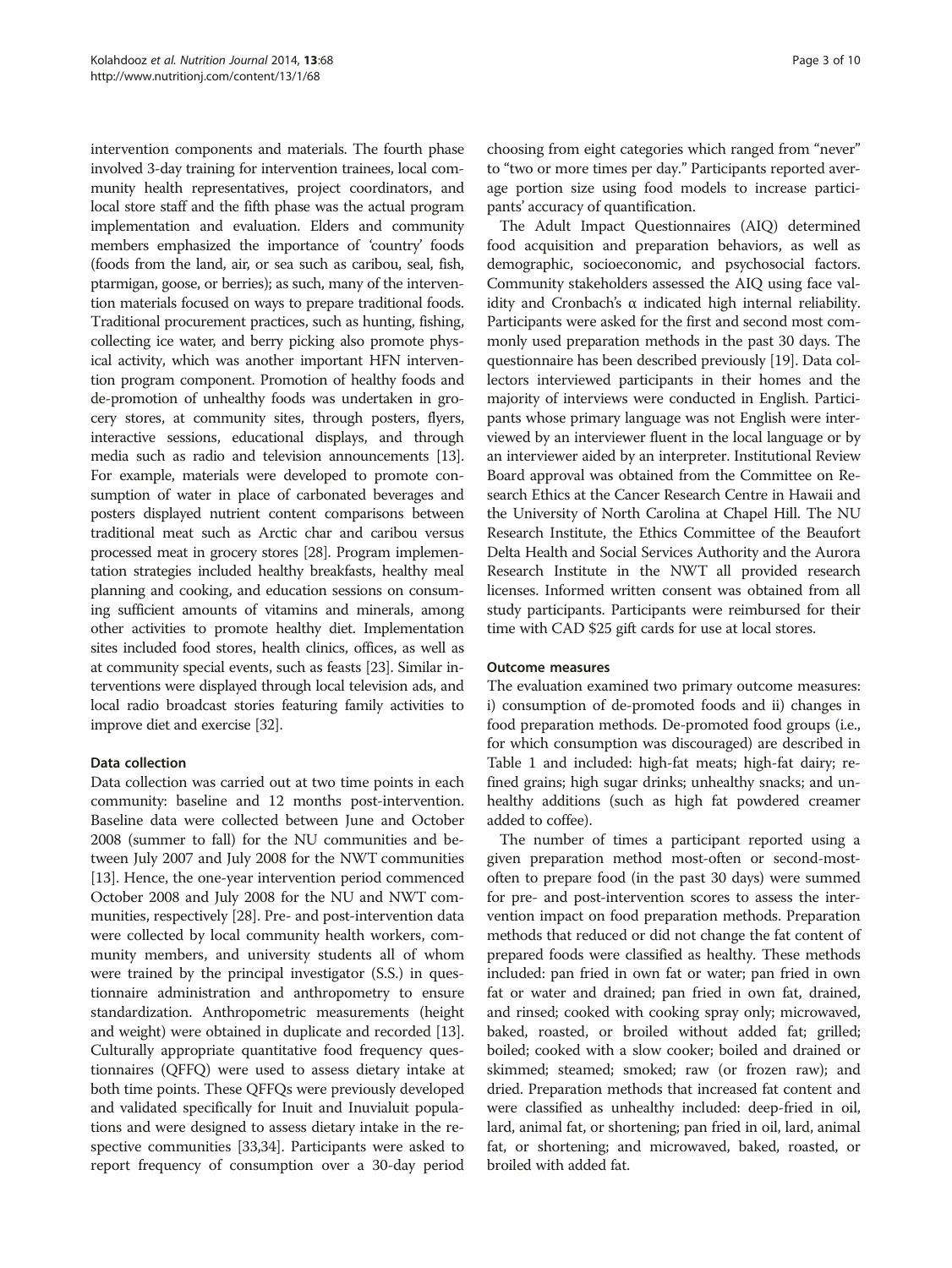<span id="page-3-0"></span>

| Category            | Food items                                                                                                                                                                               |
|---------------------|------------------------------------------------------------------------------------------------------------------------------------------------------------------------------------------|
| High-fat meats      | Beef hamburger, chicken nuggets, fried chicken, lunch meat including klik and corned<br>beef, pepperoni sticks, fish battered and fried <sup>*</sup> , hot dogs, and sausage or wieners. |
| High-fat dairy      | Whole milk, carnation, cream, and half and half.                                                                                                                                         |
| Refined grains      | Fried bannock, white bread, sweet cereals including frosted flakes, and honey nut cheerios.                                                                                              |
| Unhealthy drinks    | Regular pop, sweetened juice, sweetened drink including Tang, fruit punch, and kool-aid.                                                                                                 |
| Unhealthy snacks    | All chips, cheese curls, and regular popcorn <sup>†</sup> .                                                                                                                              |
| Unhealthy additions | Regular coffeemate, sugar or honey, regular salad dressing <sup>†</sup> , regular butter, margarine, lard, and mayo <sup>†</sup> .                                                       |

\* Nunavut. † Northwest Territories.

# Data analysis

Baseline differences in demographic and socioeconomic variables between communities by intervention assignment were analyzed using the Student's t-test for continuous normally distributed variable and the  $\chi^2$  test for categorical variables.

The NU and NWT data were combined and individual food intake data were placed into their respective food group categories. To compare control and intervention communities' pre- and post-intervention dietary behavior, the mean and standard deviation (SD) of total intake (gram/day), portion weight (gram/day), and frequency of intake (times/day) of de-promoted food groups were calculated for each control and intervention group independently at both time points. Dietary outcome measures included pre- and post-intervention changes to intake of each food group (total intake, portion weight, frequency of intake) and were determined using the following formula:  $\Delta$  Change = [mean (post – pre in intervention group)] – [mean (post – pre in control group)]. A positive change indicated a larger pre- to post-intervention change in intervention communities than in control communities. Since the pre- to postintervention changes in food group intake were normally distributed, a Student's t-test was used to compare the intervention and control communities. Significance of pre- to post-intervention changes within a given community for each intervention and control communities were determined using a paired t-test for normally distributed variables or a Wilcoxon Signed Rank Sum Test for non-normally distributed variables. The impact of the intervention was assessed using analysis of covariance (ANCOVA) as the suggested method for comparing before and after experimental studies [[35\]](#page-9-0). For these analyses we adjusted for the age, sex, BMI, smoking, education, MSL life score, percent of people living in households with income support, and percent of the family member employed. Data were analyzed using SAS statistical software, version 9.3 (SAS Institute, Inc., Cary, NC). All tests and p-values were two-sided and considered statistically significant at  $\alpha \leq 0.05$ .

#### Results

A total of 441 QFFQs and 494 AIQs were collected at baseline; response rates ranged from 74-93% in NU and from 65-85% in the NWT communities. Only participants who completed both pre- and post-intervention QFFQs  $(n = 332)$ , and pre- and post-intervention AIQs  $(n = 378)$ were included in the analyses. Table [2](#page-4-0) describes the 15 most commonly used preparation methods for eight foods: bannock, chicken, pork or beef, Arctic char (fish), seal, muskox or caribou, potatoes, and eggs.

Now I am going to ask you about how your household usually prepares different foods.

- Please think about how the foods listed here were cooked at home IN THE PAST 30 DAYS.
- How did you most often cook [food name] (Method #1) in the past 30 days?
- Now tell me how you next most often cooked [food name] (Method #2).
- Please refer to Part 3 on the answer sheet for response choices.

Table [3](#page-5-0) describes the demographic characteristics of Inuit/Inuvialuit men and women by intervention assignment. Compared to the control communities  $(n = 111)$ , participants in the intervention communities  $(n = 221)$  were significantly older ( $p = 0.01$ ) and were less likely to have at least one household member on income support ( $p = 0.03$ ), but were similar in all other demographic variables.

Changes in frequency (times/day), total intake (g/day) and portion sizes (g/day) of food intake between and within intervention and control groups are presented in Table [4](#page-6-0). The frequency of high-fat meat consumption significantly decreased in the intervention communities ( $\Delta$  = -0.2 times/ day) and remained constant in the control communities. There was a significant decrease in the frequency of highfat dairy product consumption in the intervention communities from 0.2 to 0.1 times/day  $(\Delta = -0.1$  times/day); in contrast, the frequency of high-fat dairy product consumption in the control communities increased from 0.1 to 0.2 times/day. The control communities had a significant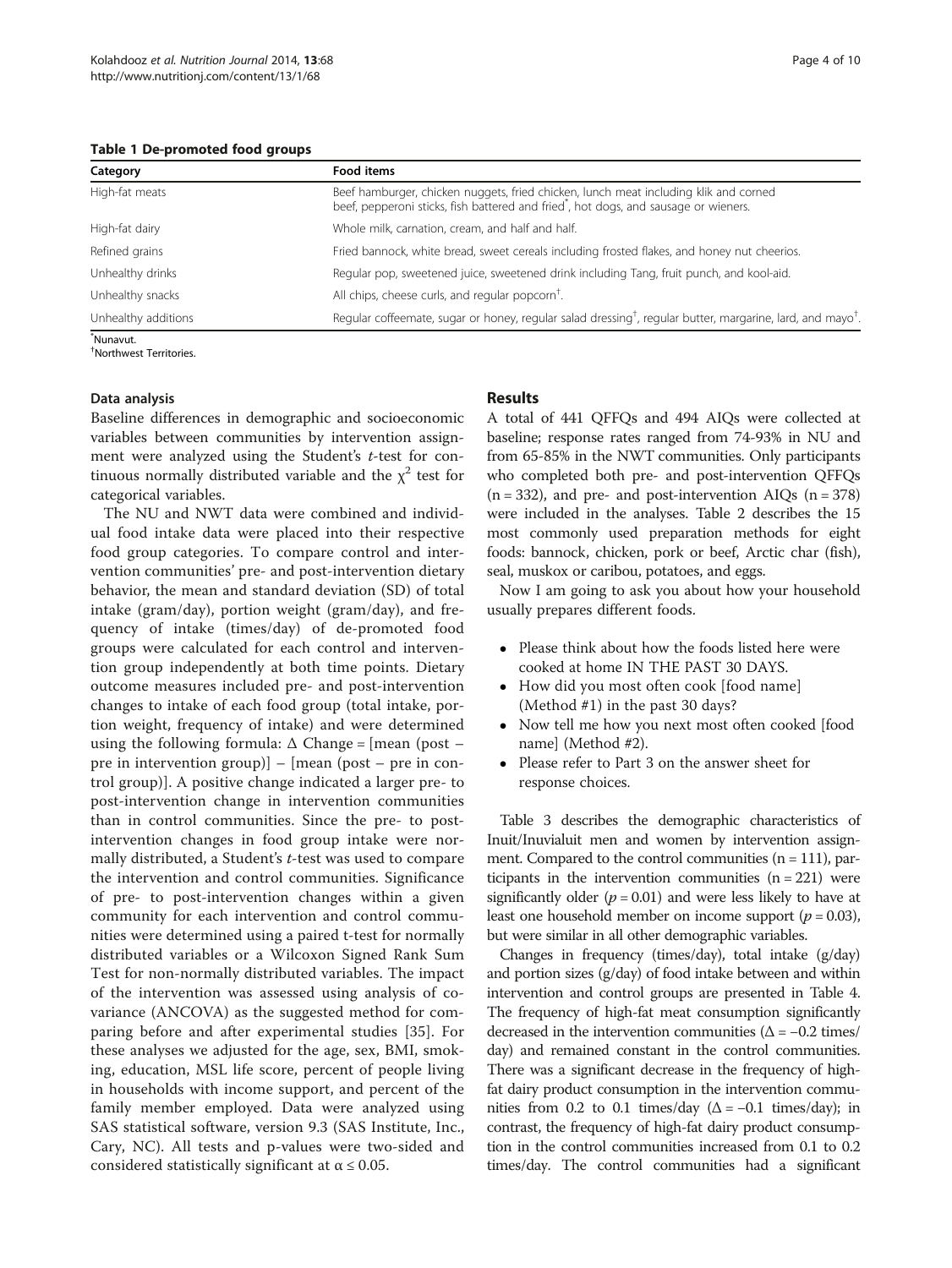|                    |                         | Cooking method          |                                                           |
|--------------------|-------------------------|-------------------------|-----------------------------------------------------------|
|                    | #1                      | #2                      |                                                           |
| Food               | First most used methods | Second most used method | Cooking method options                                    |
| Bannock            |                         |                         | $1 = Did$ not cook in last 30 days                        |
| Chicken            |                         |                         | $2 =$ Deep-fried in oil, lard, animal fat, or shortening  |
| Pork or beef       |                         |                         | $3$ = Pan fried in oil, lard, animal fat, or shortening   |
| Fish (Arctic char) |                         |                         | $4 =$ Pan fried in own fat or water                       |
| Seal               |                         |                         | $5 =$ Pan fried in own fat or water and drained           |
| Muskox or caribou  |                         |                         | $6$ = Pan fried in own fat, drained, and rinsed           |
| Potatoes           |                         |                         | 7 = Cooked with cooking spray only                        |
| Eggs               |                         |                         | 8 = Microwaved, baked, roasted, broiled without added fat |
|                    |                         |                         | 9 = Microwaved, baked, roasted, broiled with added fat    |
|                    |                         |                         | $10 =$ Grilled                                            |
|                    |                         |                         | $11 =$ Boiled, cooked with a slow cooker                  |
|                    |                         |                         | 12 = Boiled and drained or skimmed                        |
|                    |                         |                         | $13 = Steamed$                                            |
|                    |                         |                         | $14 =$ Smoked                                             |
|                    |                         |                         | $15 =$ Raw (or frozen raw)                                |
|                    |                         |                         | $16 =$ Dried                                              |
|                    |                         |                         | $17 = Other$                                              |
|                    |                         |                         | $18 = No$ other method                                    |

<span id="page-4-0"></span>Table 2 Adult Impact Questionnaire (AIQ) (Food preparation methods section)

increase in the frequency of refined grain product consumption (0.9 to 1.2 times/day) and unhealthy drinks (1.3 to 1.6 times/day). Within both treatment groups there was a significant increase in frequency of unhealthy additions intakes; however, the change was not statistically significant between intervention and control groups.

Total intake of high-fat meat significantly decreased in the intervention group from 46 to 27 g/day and increased in the control group from 24 to 33 g/day ( $\Delta$  = -27.9 g/day) but this was not significant statistically. Compared to the control group the portion size of high-fat meat intake decreased significantly in the intervention group  $(\Delta = -73.0 \text{ g/day})$ . The decrease in high-fat meats can, in part, be attributed to the significant change in processed beef or pork total intake within intervention groups (−16.8 g/day, data not shown). There was a nonsignificant decrease (19 to 11 g/day) in total intake of high-fat dairy products in the intervention communities, while intake significantly increased in the control communities from 6 to 18 g/day ( $\Delta$  = -19.8 g/day). Unhealthy drinks significantly decreased within the intervention group from 754 to 587 g/day. Unhealthy snacks and additions significantly decreased within both the intervention and control groups, however there was no significant difference between the intervention and control groups (Table [4\)](#page-6-0).

In fully adjusted ANCOVA analysis, receiving the intervention was significantly inversely associated with daily de-promoted grain intake ( $\beta$  = −26, 95% CI: −46, −6). A male gender was associated with a higher intake of highfat meats (β = 20, 95% CI: 7, 33) and de-promoted grains  $(\beta = 42, 95\% \text{ CI: } 17, 67)$ . Participants with the highest MSL score compared with the reference group had a lower depromoted grain intake (β = −30, 95% CI: −57, −3). Every 10 year increase in age was associated to 112 grams of less de-promoted drink consumption (95% CI: −186, −39). People living in households with income support and/or family member employed had a lower intake of depromoted additions than people without supports ( $β = -14$ , 95% CI: −24, −5).

Table [5](#page-7-0) shows pre- to post-intervention changes for the most commonly used healthy and unhealthy food preparation methods between and within intervention assignment groups.

Healthy preparation methods increased significantly in the intervention group from 3.9 to 4.3 times/day, and there was a significant pre- to post-intervention change between groups  $(\Delta = 0.5 \text{ times/day})$ . Unhealthy preparation methods decreased within the intervention group from 2.0 to 1.6 times/day ( $p \le 0.0001$ ). Pre- to postintervention changes between the intervention and control groups included: microwaved, baked, roasted, broiled with *no* added fat ( $\Delta$  = 0.5 times/day,  $p \le 0.05$ ); pan fried in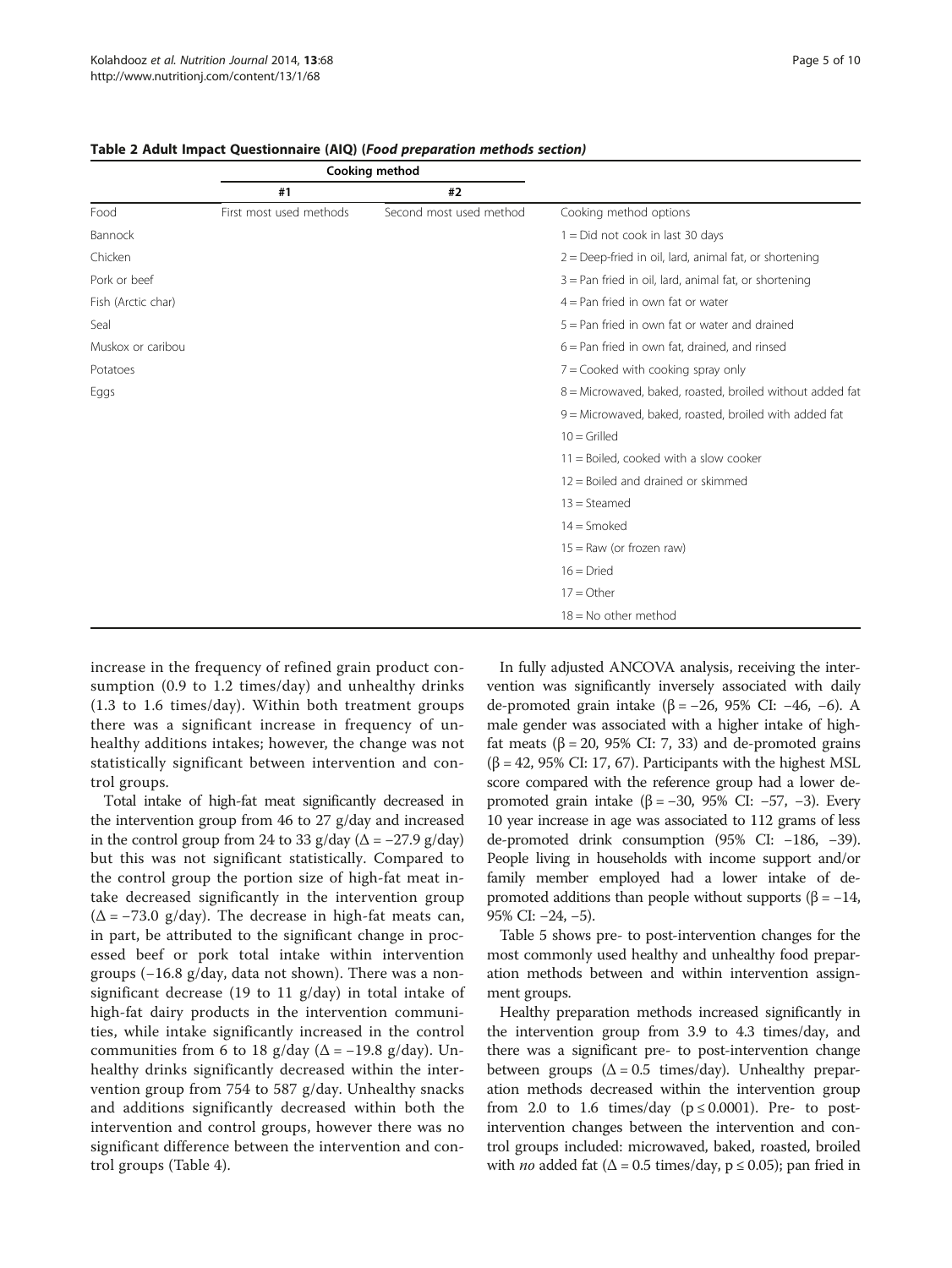|                                                                        | Intervention |      | Control     | p-value |                   |
|------------------------------------------------------------------------|--------------|------|-------------|---------|-------------------|
|                                                                        | $(n = 221)$  |      | $(n = 111)$ |         |                   |
|                                                                        | Mean         | SD   | Mean        | SD      |                   |
| Age (years)                                                            | 45.5         | 14.1 | 41.9        | 10.7    | 0.01 <sup>1</sup> |
|                                                                        | N            | $\%$ | n           | $\%$    |                   |
| Gender                                                                 |              |      |             |         |                   |
| Men                                                                    | 44           | 20   | 20          | 18      |                   |
| Women                                                                  | 177          | 80   | 91          | 82      | $0.68^{2}$        |
| Material Style of Life (MSL)                                           |              |      |             |         |                   |
| Low (MSL score <8)                                                     | 64           | 30   | 28          | 25      |                   |
| Intermediate (MSL score 8-12)                                          | 77           | 36   | 35          | 32      |                   |
| High (MSL score >12)                                                   | 73           | 34   | 47          | 43      | 0.31 <sup>2</sup> |
| Education $3$                                                          |              |      |             |         |                   |
| Low                                                                    | 81           | 38   | 46          | 42      |                   |
| Intermediate                                                           | 87           | 41   | 39          | 36      |                   |
| High                                                                   | 45           | 21   | 24          | 22      | $0.66^{2}$        |
| Number of adults living in the household<br>who receive income support |              |      |             |         |                   |
| No                                                                     | 56           | 26   | 24          | 22      |                   |
| Yes                                                                    | 159          | 74   | 85          | 78      | 0.03 <sup>2</sup> |
| People in household working                                            |              |      |             |         |                   |
| No                                                                     | 130          | 60   | 52          | 48      |                   |
| Yes                                                                    | 85           | 40   | 57          | 52      | $0.43^{2}$        |

#### <span id="page-5-0"></span>Table 3 Characteristics of the study sample by intervention assignment

<sup>1</sup>A Student t-test was performed.

<sup>2</sup>A Chi-square test was performed.

<sup>3</sup>Low: none, some elementary school, elementary school completed, some junior high school; Intermediate:, some high school, junior high school or high school completed; High: some college or trade school, college or trade school completed, some university or university completed.

own fat or water and drained (and/or rinsed) ( $\Delta = 0.2$ , p  $\le$ 0.05); microwaved, baked, roasted, broiled with added fat  $(\Delta = -0.7 \text{ times/day}, \, \mathbf{p} \leq 0.0001)$ ; and pan fried in oil, lard, animal fat, or shortening  $(\Delta = -0.1 \text{ times/day}, \text{ p} \le 0.05)$ . The intervention group had a significant decrease in food preparation through deep frying in oil, lard, animal fat or shortening, but the control group had a greater decrease in this preparation method ( $\Delta = 0.5$ , p  $\leq 0.0001$ ).

#### **Discussion**

Nutrition intervention programs may be beneficial for Inuit and Inuvialuit populations, which have an estimated threefold higher prevalence of heart disease compared to the Canadian national average [[19](#page-8-0)[,36\]](#page-9-0) and increased risk factors for diabetes, obesity, and hypertension [[37](#page-9-0)]. It is well established that decreasing animal fats, including high-fat dairy products and partially hydrogenated fats, aids in the reduction and prevention of obesity and its related comorbidities [[38,39\]](#page-9-0). Evidence also strongly supports an inverse relationship between the consumption of fruit and vegetables and risk of several cancers, heart disease, and overall mortality [\[40](#page-9-0)]. This may be due to the naturally occurring essential nutrients (e.g. antioxidants,

fiber, and folic acid) within fruit and vegetables [\[38,41](#page-9-0)]. Thus, the year-long pilot HFN intervention was designed in part to reduce reliance on high fat, high sugar, nonnutrient-dense foods and beverages and unhealthy preparation methods that added fat, and to increase utilization of healthier cooking methods, in an attempt to reduce chronic disease risk. The results of the intervention were successful in reducing the consumption of de-promoted foods and in the utilization of unhealthy cooking. There was a significant increase in the use of healthy preparation methods within 12 months. The pre-intervention evaluation of this population indicated that pan-frying with fat was one of the most frequently reported methods of preparation [\[18,19\]](#page-8-0). Post-intervention results from the intervention communities indicated a decrease in the use of this method and a concurrent increase in the use of panfrying methods that did not add fat, thereby reducing added fat consumption in the population under intervention. Several epidemiological studies suggest that the consumption of fried, boiled or roasted red meat is associated with the development of cancer; it has been proposed that heterocyclic aromatic amines, potent mutagens present at ng/kg levels in cooked foods play an important role in the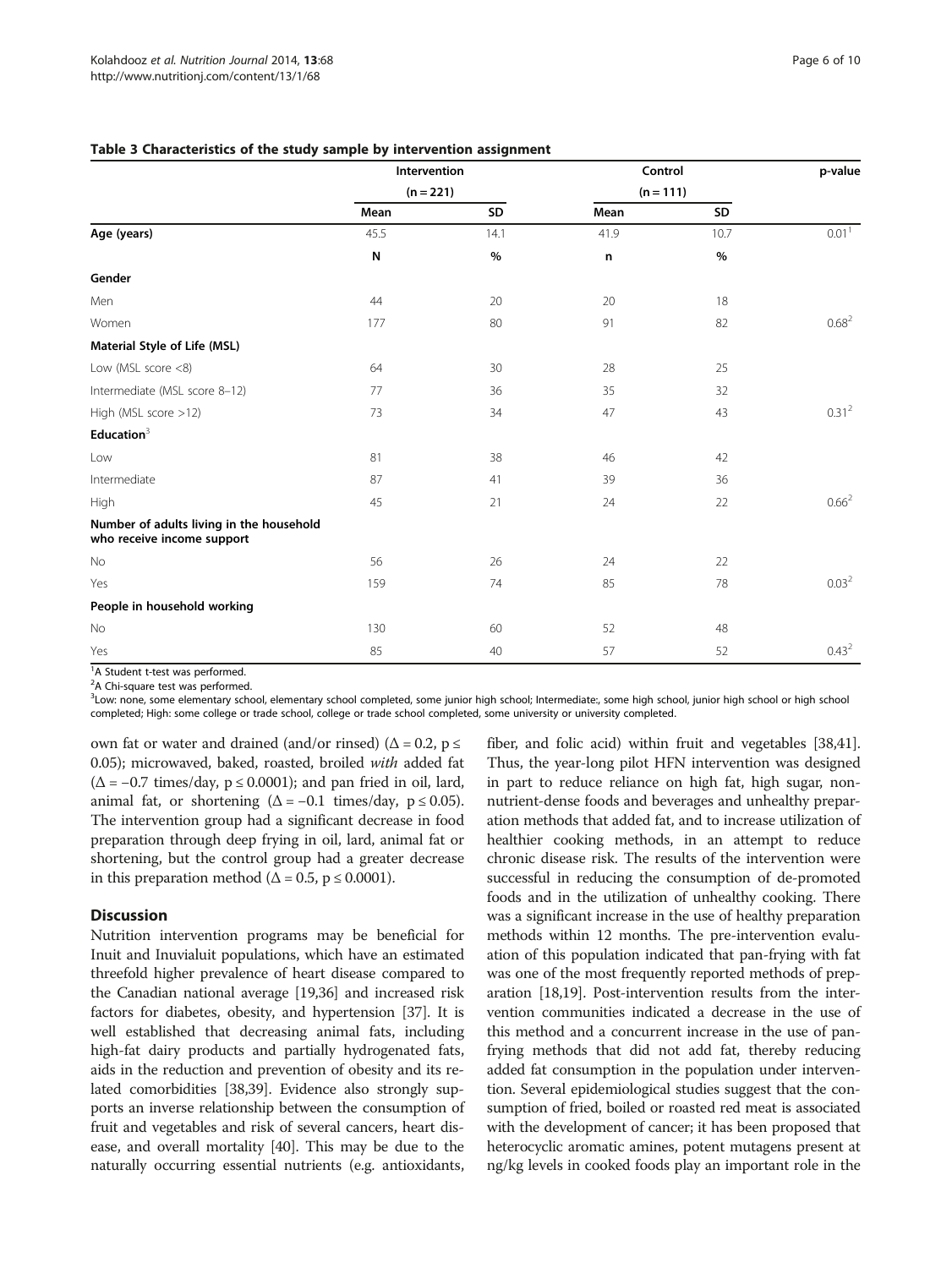| De-promoted<br>food groups    | Intervention    |           |                  |           |                      |           |                 | Control   |                  |     |                        |        | $\Delta$ intervention             |
|-------------------------------|-----------------|-----------|------------------|-----------|----------------------|-----------|-----------------|-----------|------------------|-----|------------------------|--------|-----------------------------------|
|                               | Pre $(n = 221)$ |           | Post $(n = 221)$ |           | $\Delta^1$           |           | Pre $(n = 111)$ |           | Post $(n = 111)$ |     | $\overline{\Lambda}^1$ |        | vs. $\Delta$ control <sup>2</sup> |
|                               | Mean            | <b>SD</b> | Mean             | <b>SD</b> | Mean                 | <b>SD</b> | Mean            | <b>SD</b> | Mean             | SD  | Mean                   | SD     |                                   |
| Frequency (time/day)          |                 |           |                  |           |                      |           |                 |           |                  |     |                        |        |                                   |
| High-fat meats                | 0.4             | 0.5       | 0.3              | 0.3       | $-0.2$ <sup>+</sup>  | 0.4       | 0.3             | 0.3       | 0.3              | 0.4 | 0.0                    | 0.4    | $-0.2$ <sup>+</sup>               |
| High-fat dairy products       | 0.2             | 0.4       | 0.1              | 0.4       | $-0.1$               | 0.5       | 0.1             | 0.3       | 0.2              | 0.4 | $0.1^*$                | 0.5    | $-0.2$ <sup>*</sup>               |
| Refined grain products        | 0.8             | 0.7       | 0.9              | 0.8       | 0.0                  | 0.8       | 0.9             | 0.6       | 1.2              | 1.0 | $0.3^{+}$              | 1.0    | $-0.3*$                           |
| Unhealthy drinks              | 1.3             | 1.0       | 1.3              | 1.1       | 0.0                  | 1.1       | 1.3             | 1.1       | 1.6              | 1.1 | $0.3*$                 | 1.2    | $-0.3*$                           |
| Unhealthy snacks              | 0.3             | 0.5       | 0.3              | 0.4       | 0.0                  | 0.4       | 0.3             | 0.4       | 0.3              | 0.3 | 0.0                    | 0.4    | $-0.0$                            |
| Unhealthy additions           | 2.0             | 1.5       | 2.3              | 1.5       | $0.3^*$              | 1.4       | 2.0             | 1.4       | 2.4              | 1.5 | $0.4^{*}$              | 1.4    | $-0.1$                            |
| Total Intake (g/day)          |                 |           |                  |           |                      |           |                 |           |                  |     |                        |        |                                   |
| High-fat meats                | 46              | 72        | 27               | 47        | $-19.0$ <sup>t</sup> | 66.8      | 24              | 24        | 33               | 73  | 8.9                    | 69.6   | $-27.9^+$                         |
| High-fat dairy products       | 19              | 88        | 11               | 41        | $-8.0$               | 91.3      | 6               | 17        | 18               | 52  | $11.8^*$               | 50.7   | $-19.8*$                          |
| Refined grain products        | 69              | 67        | 69               | 77        | 0.7                  | 85.9      | 110             | 127       | 112              | 132 | 2.3                    | 150.5  | $-1.6$                            |
| Unhealthy drinks              | 754             | 885       | 587              | 846       | $-166.6$             | 808.2     | 727             | 785       | 749              | 966 | 21.9                   | 1028.3 | $-188.5$                          |
| Unhealthy snacks <sup>3</sup> | 49              | 156       | 17               | 24        | $-31.5$              | 153.9     | 36              | 70        | 17               | 21  | $-18.6^{*}$            | 68.8   | $-12.9^{3}$                       |
| Unhealthy additions           | 48              | 52        | 37               | 40        | $-11.1$ <sup>*</sup> | 47.3      | 45              | 55        | 33               | 46  | $-12.1$                | 53.8   | 0.9                               |
| Portion size (g/day)          |                 |           |                  |           |                      |           |                 |           |                  |     |                        |        |                                   |
| High-fat meats                | $281^+$         | 199       | $195^+$          | 161       | $-85.6$              | 196.8     | 232             | 168       | 219              | 244 | $-12.6$                | 244.0  | $-73.0*$                          |
| High-fat dairy products       | 35              | 131       | 26               | 76        | $-8.3$               | 142.6     | 28              | 81        | 42               | 92  | 14                     | 114.0  | $-22.3$                           |
| Refined grain products        | $204*$          | 136       | 178*             | 110       | $-26.6$              | 155.9     | 274‡            | 186       | 216‡             | 116 | $-57.6$                | 181.7  | 31.0                              |
| Unhealthy drinks              | $944^{\dagger}$ | 829       | $723^{+}$        | 615       | $-221.2$             | 703.7     | 946*            | 639       | 778*             | 511 | $-168.4$               | 625.9  | $-52.8$                           |
| Unhealthy snacks <sup>3</sup> | $106^{\dagger}$ | 129       | $58^+$           | 41        | $-48.3$              | 127.7     | $138^{+}$       | 109       | $65^+$           | 36  | $-73.8$                | 116.6  | 25.5                              |
| Unhealthy additions           | $56^{\dagger}$  | 52        | $42^+$           | 48        | $-13.9$              | 49.7      | $56*$           | 59        | 40*              | 50  | $-16.3$                | 54.3   | 2.4                               |

<span id="page-6-0"></span>Table 4 Change in frequency, total intake and portion size of consumption of de-promoted food groups by intervention assignment among adult Inuit and Inuvialuit

<sup>1</sup>Δ Change between post and pre intervention in intervention or control group = [mean (post – pre)].<br><sup>2</sup>Δ Change intervention ys Δ control = [mean (post – pre in intervention group)] = [mean (post – pre

 ${}^2$ Δ Change intervention vs. Δ control = [mean (post – pre in intervention group)] – [mean (post – pre in control group)].

<sup>3</sup>A Wilcoxon Signed Rank Sum Test was performed.

A t- test was performed on all other p-values.

\*  $p \le 0.05$ ;  $\pm p \le 0.001$ ;  $\pm p \le 0.0001$ .

aetiology of human cancer [[42,43\]](#page-9-0). Therefore, avoiding high-temperature cooking methods may lower the risk of cancer.

Compared to the control group, the intervention group had a greater reduction in intake of de-promoted high-fat meats, high-fat dairy, refined grain products, and unhealthy drinks, all of which are commonly consumed food groups in this population [\[11,12](#page-8-0)[,27,29\]](#page-9-0). Baseline studies determined that sweetened juices/drinks made the largest contribution to energy, carbohydrate, and sugar in NU and the first and second largest contribution in the NWT. Regular soft drinks and white bread were also top contributors to energy, carbohydrate, and sugar for both populations. Furthermore, butter, margarine, lard, and high-fat meats, including sausages and lunchmeats, were the top contributors to fat [\[16,17](#page-8-0)[,27,29\]](#page-9-0). The reduced consumption of de-promoted food groups (particularly refined grains, unhealthy drinks, high-fat dairy products and highfat meats) in the intervention group compared to control could explain the decreases in energy intake (average of 317 kcal/day), protein intake (21 g/day), carbohydrate intake (37 g/day), and overall Body Mass Index (BMI) ( $p =$ 0.002) [[44\]](#page-9-0). Improved intake of vitamin A and D were also observed. These nutrients are naturally abundant in the traditional foods consumed by Arctic Indigenous populations [[10,13,](#page-8-0)[45\]](#page-9-0). Therefore, it may be inferred that dietary adequacy improved, in part, as a result of the observed significant increase in traditional food intake (from 1.4 to 1.7 times/day within the intervention group).

To our knowledge, there have been no studies on the impact of interventions within Inuit/Inuvialuit populations; therefore, the effectiveness of HFN's community-based program must be compared with interventions targeting other Indigenous and/or remote populations. A recent review on the community-based interventions in prepared-food sources found some promising results however the outcome measures were limited [[46](#page-9-0)]. Many of the interventions included in this review were not formal studies but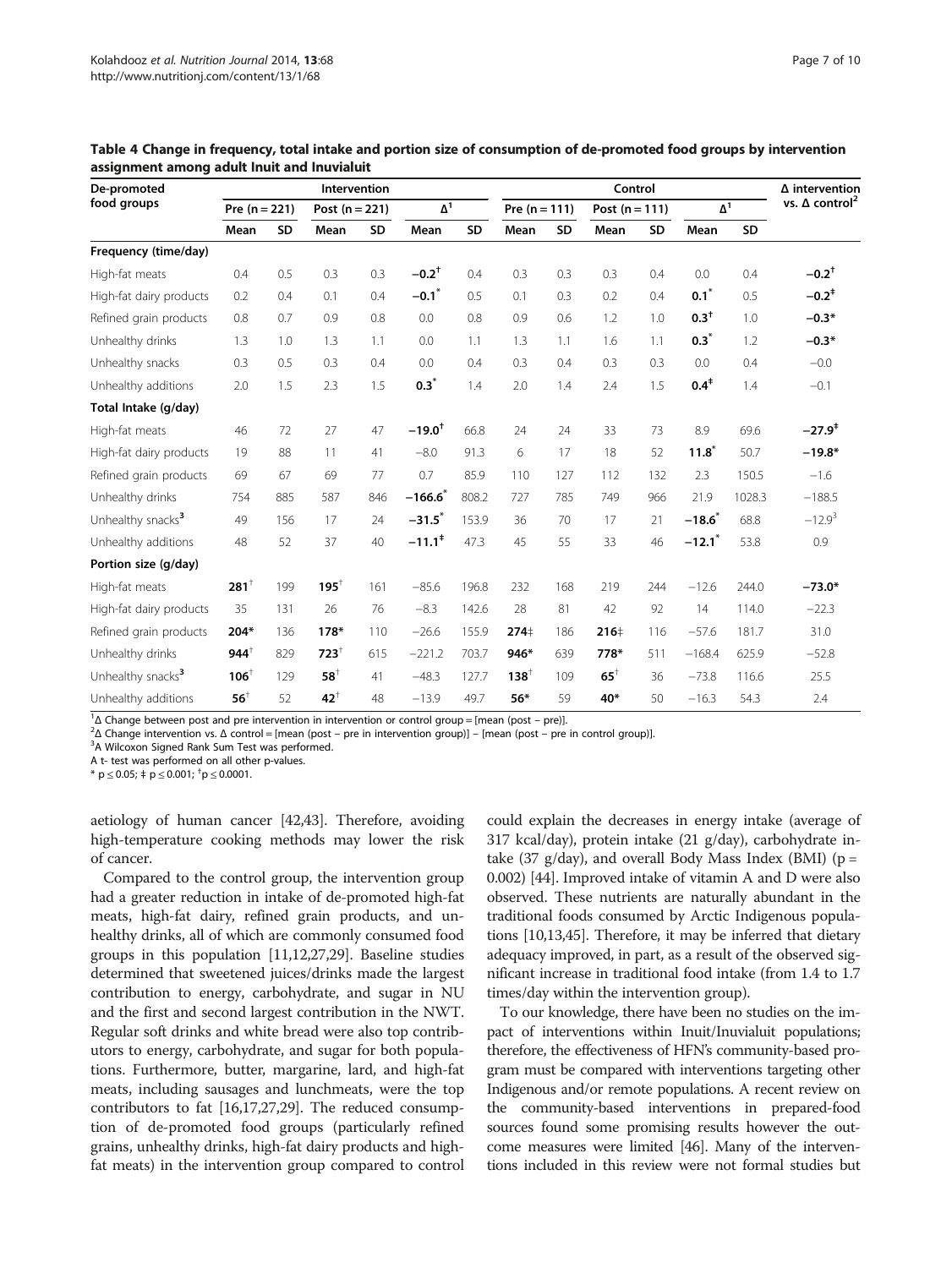| <b>Preparation methods</b>                                      | Intervention    |           |                    |     |                 | Control | $\Delta$ intervention |           |                      |
|-----------------------------------------------------------------|-----------------|-----------|--------------------|-----|-----------------|---------|-----------------------|-----------|----------------------|
|                                                                 | Pre $(n = 246)$ |           | Post ( $n = 246$ ) |     | Pre $(n = 132)$ |         | Post $(n = 132)$      |           | vs. $\Delta$ control |
|                                                                 | Mean            | <b>SD</b> | Mean               | SD  | Mean            | SD      | Mean                  | <b>SD</b> |                      |
| Unhealthy methods <sup>2</sup>                                  | $2.0^{\dagger}$ | 1.0       | $1.6^{\dagger}$    | 0.9 | 1.9             | 1.1     | 1.8                   | 1.0       | $-0.2$               |
| Healthy methods <sup>3</sup>                                    | $3.9+$          | 1.3       | 4.3 <sup>‡</sup>   | 1.3 | 4.5             | 1.5     | 4.3                   | 1.4       | 0.5 <sup>‡</sup>     |
| Select preparation methods                                      |                 |           |                    |     |                 |         |                       |           |                      |
| Microwaved, baked, roasted, broiled (no added fat) <sup>2</sup> | $2.0*$          | 1.6       | $2.2*$             | 1.4 | 2.3             | 1.6     | 2.0                   | 1.3       | $0.5*$               |
| Microwaved, baked, roasted, broiled (added fat) <sup>2</sup>    | $0.7*$          | 1.4       | $0.4*$             | 0.7 | $0.1^+$         | 0.4     | $0.4^{\dagger}$       | 0.7       | $-0.7$ <sup>+</sup>  |
| Deep fried in oil, lard, animal fat, or shortening <sup>2</sup> | $0.3^{\dagger}$ | 0.7       | $0.1^+$            | 0.3 | $0.9^{\dagger}$ | 1.4     | $0.2^+$               | 0.4       | $0.5^{\dagger}$      |
| Pan fried in oil, lard, animal fat, or shortening <sup>2</sup>  | $2.6+$          | 1.7       | 2.1 <sup>‡</sup>   | 0.3 | $2.6*$          | 1.8     | $2.2*$                | 1.4       | $-0.1*$              |
| Pan fried in own fat or water and drained; rinsed <sup>4</sup>  | $0.1*$          | 0.3       | $0.2*$             | 0.5 | 0.2             | 0.6     | 0.2                   | 0.5       | $0.2*$               |
| Raw (or frozen raw), dried <sup>4</sup>                         | $0.7*$          | 0.9       | $0.8*$             | 0.9 | 0.8             | 1.0     | 0.7                   | 0.8       | 0.2                  |

#### <span id="page-7-0"></span>Table 5 Change in the most frequently reported preparation methods pre- and post- intervention by intervention assignment among adult Inuit and Inuvialuit

<sup>1</sup>Change in number of times method reported by individuals = (post – pre-intervention) - (post – pre-control).<br><sup>2</sup>Wilcoxon Signed Rank Sum Test to test the intra-group difference between pre- and post-intervention.

<sup>2</sup>Wilcoxon Signed Rank Sum Test to test the intra-group difference between pre- and post- intervention.

<sup>3</sup>Paired t-test to test the intra-group difference between pre- and post- intervention.

<sup>4</sup>Two-sample t-test with equal variances.

 $*$ p  $\leq$  0.05; ‡ p  $\leq$  0.001;  $^{\dagger}$ p  $\leq$  0.0001.

rather certification or campaign programs operated by local health departments. Therefore, the voluntary nature of the programs may explain why they varied in levels of reach. Similar to the present study, a store-based intervention targeting Native American adults living on Arizona reservations saw no change in the consumption of high-sugar, high-fat snacks and fast food. They found that the consumption of the comparison group increased significantly for less healthy foods over the year of the intervention program, which may indicate that in general, people are eating less healthy. It is possible that the program helped keep the intervention group's diets from getting unhealthier [[47](#page-9-0)].

A family-based intervention conducted with the Six Nations Reserve in Ohsweken, Ontario made similar observations [[48](#page-9-0)]. They reported a decrease in intake of fatty foods, oils, and sodas paralleling HFN's decrease in highfat meat consumption, unhealthy drinks, and unhealthy cooking methods. However, some interventions among Indigenous populations outside of North America have shown promising results. Promotion of local foods and a traditional diet have resulted in increased intake of local accessible foods as well as increased nutrient intake in Indigenous populations in Micronesia [\[45\]](#page-9-0), the Dalit in India [[49](#page-9-0)], and Australia [\[50\]](#page-9-0).

HFN was a community-based and community-driven intervention project. Community interventions have much greater potential to reduce weight and related health risks than individual weight loss programs [\[48,51\]](#page-9-0). There is greater possibility for sustainability if the programs partner with community-based institutions such as schools and stores [\[52\]](#page-9-0). However, it is important to consider the remoteness of these Arctic populations and the economic and environmental barriers that limit the feasibility of an

active lifestyle and access to fresh nutritious foods. Future program development should focus on mitigating these barriers by improving the accessibility and affordability of healthy foods (e.g. fruit and vegetables and low-fat, lowsugar store bought items); furthermore, traditional foods high in protein, iron, and vitamins should be promoted [[10,16,17,](#page-8-0)[53](#page-9-0)]. Marine omega-3 fatty acids, contained in Arctic char and other fish and marine mammals, have proven protective effects against coronary heart disease in several diverse populations [[54](#page-9-0)]. Continued efforts to revitalize traditional food systems, such as hunting, gathering, and food-sharing, are equally important as they have a multitude of health and well-being benefits. Ongoing trials with longer intervention periods and larger sample populations are needed to monitor HFN's impact on chronic disease risk.

#### Strengths and limitations

The sample was predominantly female (80-82%) because the study targeted the primary food shoppers and preparers. Bias may also have been introduced by the lower response rates that were observed for some communities. Given the potential for variation in access to store bought and traditional foods throughout the year, differences in the time of year for collection of baseline and follow up data, particularly for the NWT communities, may also have led to bias. In addition, limited data were available for potential confounders. However, baseline dietary differences between control and intervention groups were unchanged when stratified analyses were examined for age and income support (variables that were differentially distributed among the control and intervention groups). It is unlikely that the control groups were exposed to the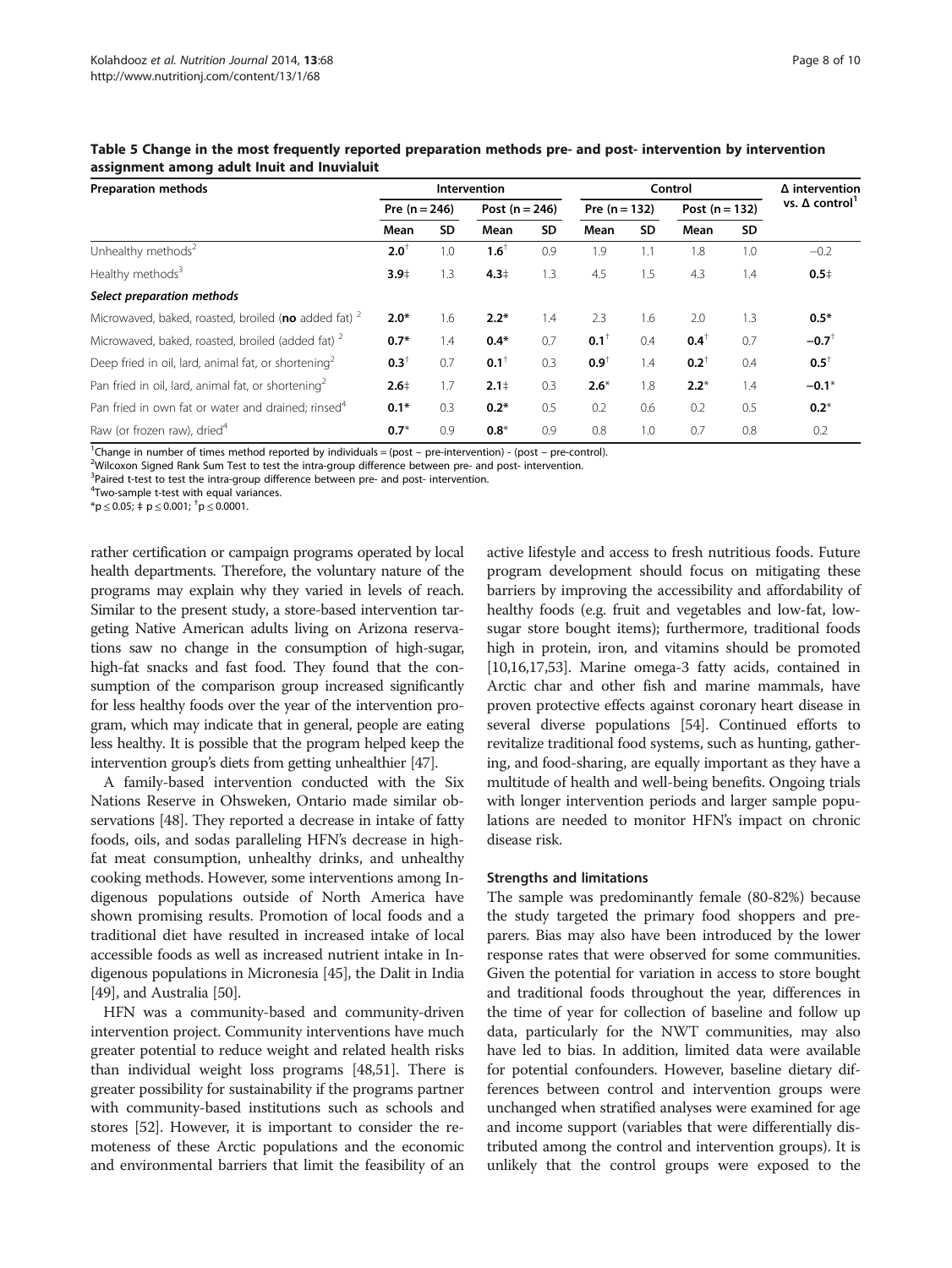<span id="page-8-0"></span>intervention content that was disseminated via television and radio, as access to media between communities is limited in this remote region. Therefore, results may not be generalizable to male Inuit and Inuvialuit populations. Recall bias, which may occur with QFFQs, is another potential limitation [\[55](#page-9-0)]. However, validation studies of the QFFQs used in this study confirmed relative agreement with multiple 24-hour recalls in this population [\[33,34\]](#page-9-0).

This study provides the first data on the impact of a multi-institutional, community-based nutrition intervention program among Inuit in NU and Inuvialuit in the NWT. These data will contribute not only to the limited literature, but may also contribute to government policy decision-making related to Inuit and Inuvialuit nutrition and health. The data collection instruments are current and culturally relevant for this population.

#### Conclusion

The results from this study demonstrate that the HFN program was effective for reducing consumption of high fat, high sugar foods and beverages of low nutritional density and reliance on preparation methods that add fat to foods. These findings may be considered for other interventions with Indigenous populations living in other remote areas worldwide.

#### Abbreviations

NU: Nunavut; NWT: Northwest Territories; HFN: Healthy Foods North; QFFQ: Quantitative food frequency questionnaire; AIQ: Adult Impact Questionnaire; MSL: Material Style of Life; IEAS: Intervention Exposure Assessment Survey.

#### Competing interests

The authors declare they have no competing interests.

#### Authors' contributions

FK conducted the data analysis, drafted and finalized the manuscript. MP drafted the manuscript. EM and LB initiated and implemented the intervention in NWT and Nunavut and oversaw all field activities. AC critically reviewed the manuscript. SS developed the designed the study, trained data collectors, and oversaw data collection. All authors were responsible for interpretation of the data and critically reviewed its content and have approved the final version submitted for publication.

#### Acknowledgments

We would like to thank all participants in the communities where the research was conducted. We also would like to thank the communities, the NorthWest Company, Arctic Co-operatives Limited, Stanton's, and local store managers and shops for their support and participation. We would especially like to express our gratitude to all of the individuals whose help, generosity, and dedication has made this research possible; Dr. Andrew Applejohn, the Aurora Research Institute, Ms. Audra Donnison, Ms. Annie Buchan, Ms. Rahabi Kamookak, Ms. Julia Ogina, Ms. Nora Niptanatiak, Ms. Rhonda Reid, Mr. James Howard, Ms. Sarah Reaburn, Ms. Anita Pokiak, Ms. Melanie Keevik, Ms. Shelley Wolki, Ms. Bessie Hagan, and Ms. Sandra Hanson. The project was supported by American Diabetes Association Clinical Research award 1-08-CR-57, Government of Nunavut Department of Health and Social Services, Government of Northwest Territories Department of Health and Social Services, Health Canada, Public Health Agency of Canada, and the Nunavut and Northwest Territories Public Health Association.

#### Author details

<sup>1</sup> Aboriginal and Global Health Research Group, Department of Medicine, Faculty of Medicine and Dentistry, University of Alberta, Unit 5-10, University Terrace, 8303-112 Street, Edmonton, AB T6G 2T4, Canada. <sup>2</sup>Department of Health, Behavior and Society, Bloomberg School of Public Health, Johns Hopkins University, Baltimore, MD, USA.<sup>3</sup>Office of the Chief Public Health Officer, Department of Health and Social Services, Government of the Northwest Territories, 6th Floor, Centre Square Tower, Box 1320, Yellowknife, NT X1A 2L9, Canada.

#### Received: 24 September 2013 Accepted: 24 June 2014 Published: 4 July 2014

#### References

- 1. Inuit Tapiriit Kanatami: Inuit statistical profile. [https://www.itk.ca/system/files\\_](https://www.itk.ca/system/files_force/InuitStatisticalProfile2008_0.pdf) [force/InuitStatisticalProfile2008\\_0.pdf.](https://www.itk.ca/system/files_force/InuitStatisticalProfile2008_0.pdf) 2008. 4-2-2009. Ref Type: Electronic Citation.
- 2. Statistics Canada: Health Trends. Statistics Canada Catalogue; 2014. 12-6-2014. Ref Type: Report.
- 3. Inuit Tapiriit Kanatami: Inuit & Cancer: Fact Sheets. 2009, Ref Type: Report. 4. Frohlich KL, Ross N, Richmond C: Health disparities in Canada today: some
- evidence and a theoretical framework. Health Policy 2006, 79:132–143. 5. Institute of Health Economics: IHE In Your Pocket 2010: A Handbook of Health
- Economic Statistics. Alberta, Canada; 2010. Ref Type: Report.
- 6. Raine KD: Addressing poor nutrition to promote heart health: moving upstream. Can J Cardiol 2010, 26(Suppl C):21C–24C.
- 7. Uauy R, Kain J, Mericq V, Rojas J, Corvalan C: Nutrition, child growth, and chronic disease prevention. Ann Med 2008, 40:11–20.
- 8. Popkin BM: Global nutrition dynamics: the world is shifting rapidly toward a diet linked with noncommunicable diseases. Am J Clin Nutr 2006, 84:289–298.
- 9. Bjerregaard P, Young TK, Dewailly E, Ebbesson SO: Indigenous health in the Arctic: an overview of the circumpolar Inuit population. Scand J Public Health 2004, 32:390–395.
- 10. Kuhnlein HV, Receveur O, Soueida R, Egeland GM: Arctic indigenous peoples experience the nutrition transition with changing dietary patterns and obesity. J Nutr 2004, 134:1447-1453.
- 11. Erber E, Beck L, Hopping BN, Sheehy T, De Roose E, Sharma S: Food patterns and socioeconomic indicators of food consumption amongst Inuvialuit in the Canadian Arctic. J Hum Nutr Diet 2010, 23:59–66.
- 12. Hopping BN, Erber E, Mead E, Sheehy T, Roache C, Sharma S: Socioeconomic indicators and frequency of traditional food, junk food, and fruit and vegetable consumption amongst Inuit adults in the Canadian Arctic. J Hum Nutr Diet 2010, 23:51–58.
- 13. Sharma S: Assessing diet and lifestyle in the Canadian Arctic Inuit and Inuvialuit to inform a nutrition and physical activity intervention programme. J Hum Nutr Diet 2010, 23:5–17.
- 14. Damman S, Eide WB, Kuhnein HV: Indigenous peoples' nutrition transition in a right to food perspective. Food Policy 2008, 33:135–155.
- 15. Richmond CA, Ross NA: The determinants of First Nation and Inuit health: a critical population health approach. Health Place 2009, 15:403–411.
- 16. Erber E, Hopping BN, Beck L, Sheehy T, De Roose E, Sharma S: Assessment of dietary adequacy in a remote Inuvialuit population. J Hum Nutr Diet 2010, 23:35–42.
- 17. Hopping BN, Mead E, Erber E, Sheehy C, Roache C, Sharma S: Dietary adequacy of Inuit in the Canadian Arctic. J Hum Nutr Diet 2010, 23:27-34.
- 18. Mead E, Gittelsohn J, De Roose E, Sharma S: Important psychosocial factors to target in nutrition interventions to improve diet in Inuvialuit communities in the Canadian Arctic. J Hum Nutr Diet 2010, 23:92–99.
- 19. Mead E, Gittelsohn J, Roache C, Sharma S: Healthy food intentions and higher socioeconomic status are associated with healthier food choices in an Inuit population. J Hum Nutr Diet 2010, 23:83-91.
- 20. Burghardt JA, Devaney BL, Gordon AR: The School Nutrition Dietary Assessment Study: summary and discussion. Am J Clin Nutr 1995, 61:252S–257S.
- 21. Snyder MP, Obarzanek E, Montgomery DH, Feldman H, Nicklas T, Raizman D, Rupp J, Bigelow C, Lakatos E: Reducing the fat content of ground beef in a school foodservice setting. J Am Diet Assoc 1994, 94:1135–1139.
- 22. Gittelsohn J, Wolever TM, Harris SB, Harris-Giraldo R, Hanley AJ, Zinman B: Specific patterns of food consumption and preparation are associated with diabetes and obesity in a Native Canadian community. J Nutr 1998, 128:541–547.